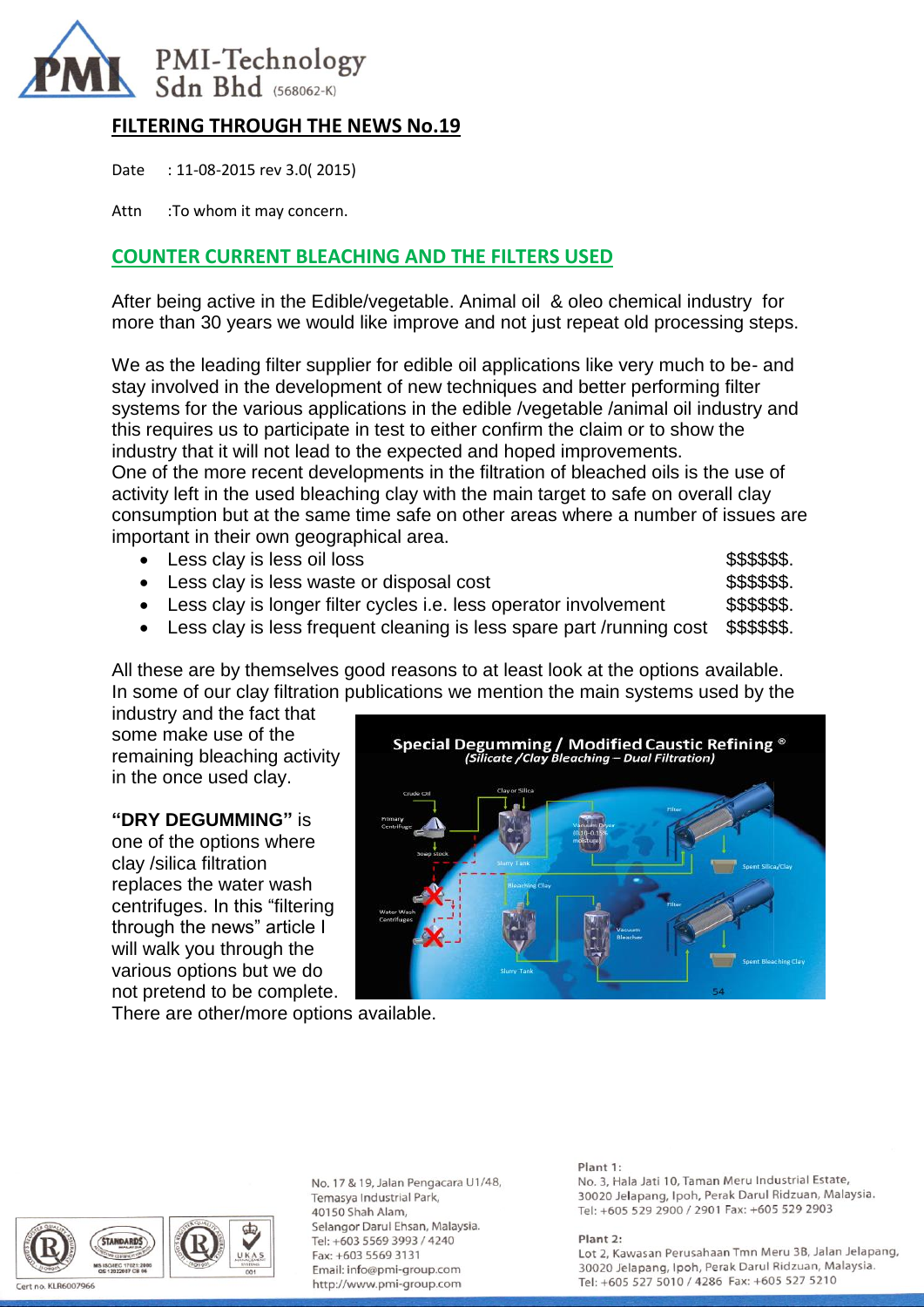

The first methods where using the clay layer collected on the bleaching filter and used this layer too to filter the degummed oil on the way to the bleacher. This worked but had very short cycles since the phosphatides(Gums) blocked the clay cake quickly.

The second system we have been involved with was " Lead trim" where the bleached oil saw two filters each loaded with clay. The idea was to pass the oil through the 2 filters and when in the first filter the chlorophyll content went up we switched and filter 2 became filter 1 , a third filter was pre-loaded with clay and became filter 2 while filter no 1 was dried and cleaned.

This resulted in some savings but the process hick ups very often resulted in more cost than savings.

In view of the results De Smet Belgium , Mr Albert Dijkstra and me where engaged in chromatographic bleaching trials where the clay was used in a system that would tell you by the rise of chlorophyll in the filtered oil that the cay was no longer suitable and exhausted . Up to 5 filters in counter current use where required but the cost exceeded the benefits & avings.

Another option was the modified caustic refining by using silica or clay to remove the gums and replace wash centrifuges by filters. The centrifuge suppliers did not like the idea but in some cases the system was implemented successfully. We have realized long time ago that there is in only very few cases competition between filters and centrifuges and our statement in this is;

*A filter supplier should never compete with a centrifuge supplier since the choice is so obvious ,If a centrifuge works and will give you the wanted separation grade i.e. a clear filtrate than this continuous device is your first choice. (crude oil , degumming and water washing , etc).But in case a clear filtrate is wanted(Crude oil for lecithin, hydrogenated oil with <0,5 ppm nickel , winterized oil with cold test and <10 ppm residual wax or bio diesel G/S with < 15 ppm) a filter might be your only choice.* 



The next generation re-use systems where based on "out of the box" thinking and made use of either the "new" adsorbent material like SILICA or it reintroduced filter bleaching clay that had been used once before. One of the re–use clay systems became known as the Counter Current method with a claim of up to 40 % clay saving (only in high clay consuming oils)



No. 17 & 19, Jalan Pengacara U1/48, Temasya Industrial Park, 40150 Shah Alam, Selangor Darul Ehsan, Malaysia. Tel: +603 5569 3993 / 4240 Fax: +603 5569 3131 Email: info@pmi-group.com http://www.pmi-group.com

#### Plant 1:

No. 3, Hala Jati 10, Taman Meru Industrial Estate, 30020 Jelapang, Ipoh, Perak Darul Ridzuan, Malaysia. Tel: +605 529 2900 / 2901 Fax: +605 529 2903

Plant 2: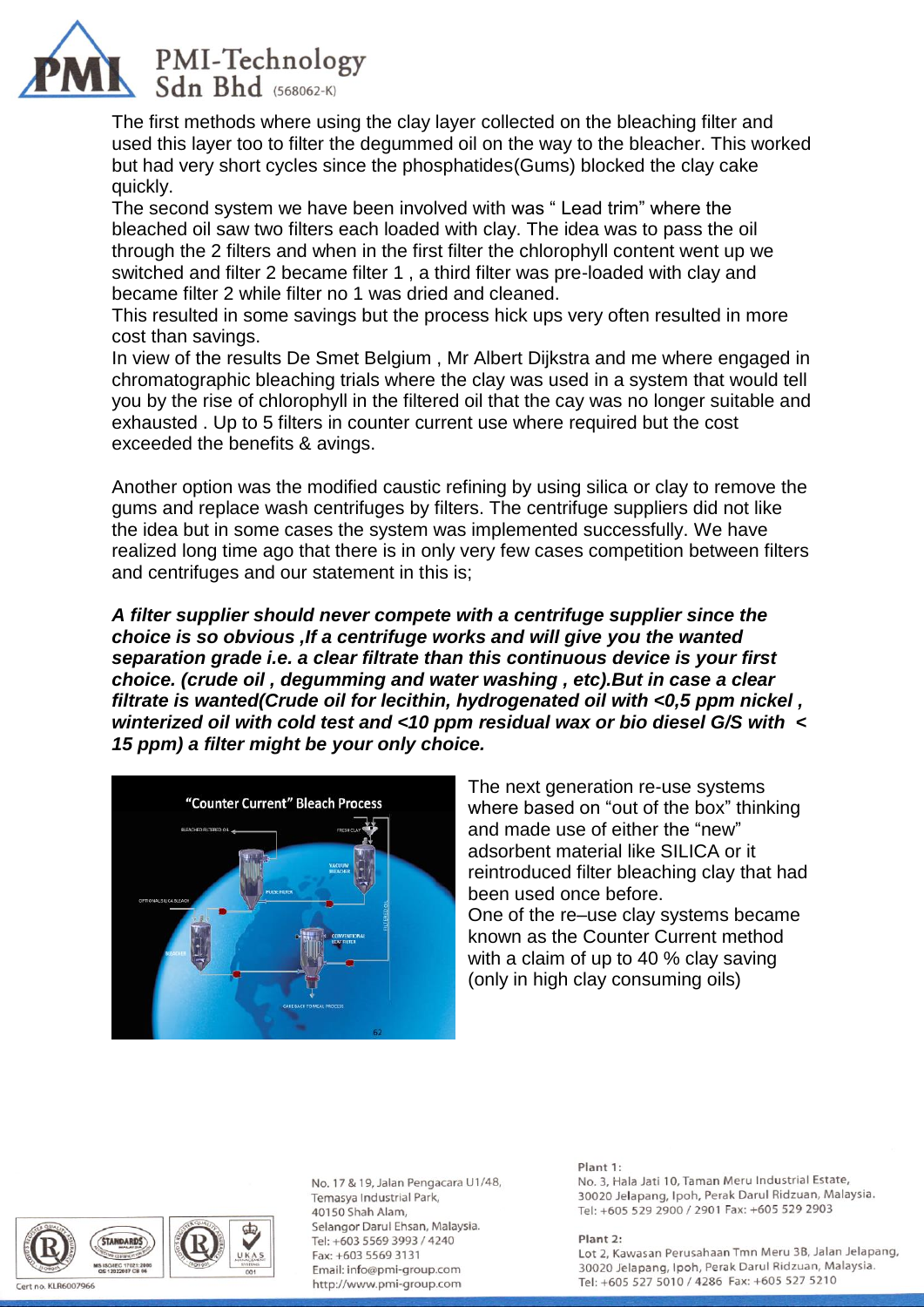# PMI-Technology<br>Sdn Bhd (568062-K)

# **Counter Current bleaching;**

The counter current location requires a system that will remove the spend clay from the filters and ensure that the clay slurry can be re-introduced in a first bleacher under inert conditions. The wet /or slurry filter cake outlet connection is connected to the bleacher (RPP Tube filter) or to an intermediate vacuum tank from where the cake is re-introduced in the bleaching process (PLV Leaf filter). Fresh oil is coming to the first bleacher



where it is mixed with the once used clay (possibly with fresh silica). After the first bleaching the oil is filtered by conventional leaf filters. The spend cake from these filters is used 2 times and will be waste. The filtrate from the filters is going to a second bleacher where it is mixed with fresh clay. After the bleaching time has elapsed the oil / clay mixture is filtered and the filtrate is final and ready for deodorisation. The clay however is removed from the filter and reintroduced into the first filter but should be kept from contact with atmosphere, oxygen or moisture. Depending on the plant size, type of oil and filters used the reduction(saving) of clay can vary but from the installations supplied we know that it varies between 20 and 40 %. NOTE: The higher the original clay consumption was the more you can safe.

Specialists you can contact are :

B&B engineering in Germany . Mr G Boerner, Mr M Schneider or Mrs J.Hollien.

### . MORE WAYS TO SAFE CLAY:

And then there was the method called Combi-Clean (De Smet), Double Bleach (Crown) or Tri-Clear process\*WR Grace). In this process the clay filter ,when almost ready to be cleaned, is shifted in front of the bleacher but now to filter on the already accumulated clay layer the incoming oil . This oil is first treated with silica (Trisyl) at

lower temperature (70-80 °C) and atmospheric pressure.

This silica treated oil is than dried and goes to the bleacher. The idea is to filter clay for let's say 4 hr and than 4 hr silica (1kg silica  $=$  1 mm and 1 kg  $clay = 3$  mm).

The claim from those who sell these systems is that up to 50 % clay is saved.





No. 17 & 19, Jalan Pengacara U1/48, Temasya Industrial Park, 40150 Shah Alam, Selangor Darul Ehsan, Malaysia. Tel: +603 5569 3993 / 4240 Fax: +603 5569 3131 Email: info@pmi-group.com http://www.pmi-group.com

#### Plant 1:

No. 3, Hala Jati 10, Taman Meru Industrial Estate, 30020 Jelapang, Ipoh, Perak Darul Ridzuan, Malaysia. Tel: +605 529 2900 / 2901 Fax: +605 529 2903

Plant 2: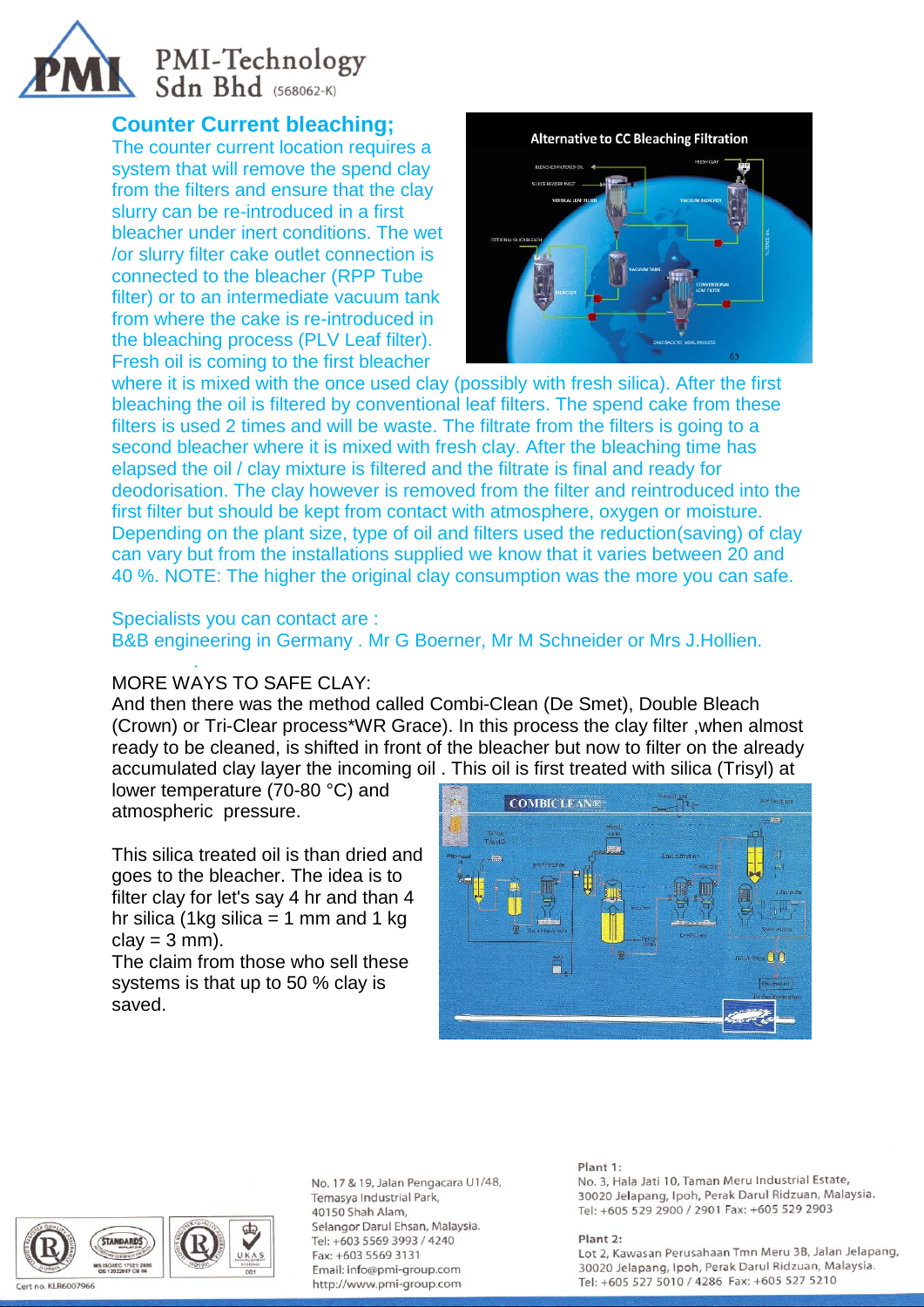



In good refined oil the soap and phosphatide are as low as possible Moisture is  $< 0.1\%$ , and P = approx. 5-10 ppm . In physical refined oil we will get after the water-wash /degumming approx 25 ppm P (up set can be 40 ppm P) and in some refineries they acid treat the oil with phosphoric- or citric acid to get the gums hydrated and filter them in the bleaching step.

If we want to use the remaining activity in the clay in systems like Tri-Clear(by WR Grace)/Combi Clean(by De Smet) or Double Bleach(by Crown Iron Works) we

must ensure that the plugging contaminants are removed first. The industry has embraced silica (Trisyl or another brand ) but also an Oildri product like SELECT silicate=clay the Clariant product TONSIL 424 or even an std clay adsorbent should be able to do the same.

Recently we have seen cellulose products (EFC by JRS) being used as well To be informed about these products it is best to contact at WR Grace in Worms Germany Mr Massoud Jallapour for Silica performance or Oildri-SELECT silicate clay mr Roberto Berbesi . For JRS cellulose products contact Mr Stefan Neufeld. (These are just a few of the many that can be consulted like Sud Chemie/ Clariant; Filtrol/BASF, Galleon, Taiko, etc).

## **CAPACITY:**

In general and for physical refined oils we allow 250-280 kg/m²/hr filter throughput and this is based on the physical refining of palm oil with 20-25 ppm max phosphatides. In the beginning the filter ,with good clay and excellent refining , will run at over 300 kg/ m²/hr but this is only at the beginning so in average we use the 250-280 figure. Make sure not to compact the cake and the initial filter run should be with set max deltaP until a minimum flow of 250 kg/ m<sup>2</sup>/hr is reached. Then the system will be monitored on a set flow with rising Delta P. This will be continued until max total flow through filter is reached (max clay in filter is known as +/- 10 kg dry clay per sqm per cycle ). Flow minimum is 160-180 kg/ m²/hr and max deltaP of 4,5 bar when this is reached we will prepare for filter shift or cleaning. The more modern filter installations use load cell's under the 3 vessel brackets to measure the filter weight after cake discharge and be sure all cake left the filter.(see special publication on "bridging" for details).



No. 17 & 19, Jalan Pengacara U1/48, Temasya Industrial Park, 40150 Shah Alam, Selangor Darul Ehsan, Malaysia. Tel: +603 5569 3993 / 4240 Fax: +603 5569 3131 Email: info@pmi-group.com http://www.pmi-group.com

#### Plant 1:

No. 3, Hala Jati 10, Taman Meru Industrial Estate, 30020 Jelapang, Ipoh, Perak Darul Ridzuan, Malaysia. Tel: +605 529 2900 / 2901 Fax: +605 529 2903

Plant 2: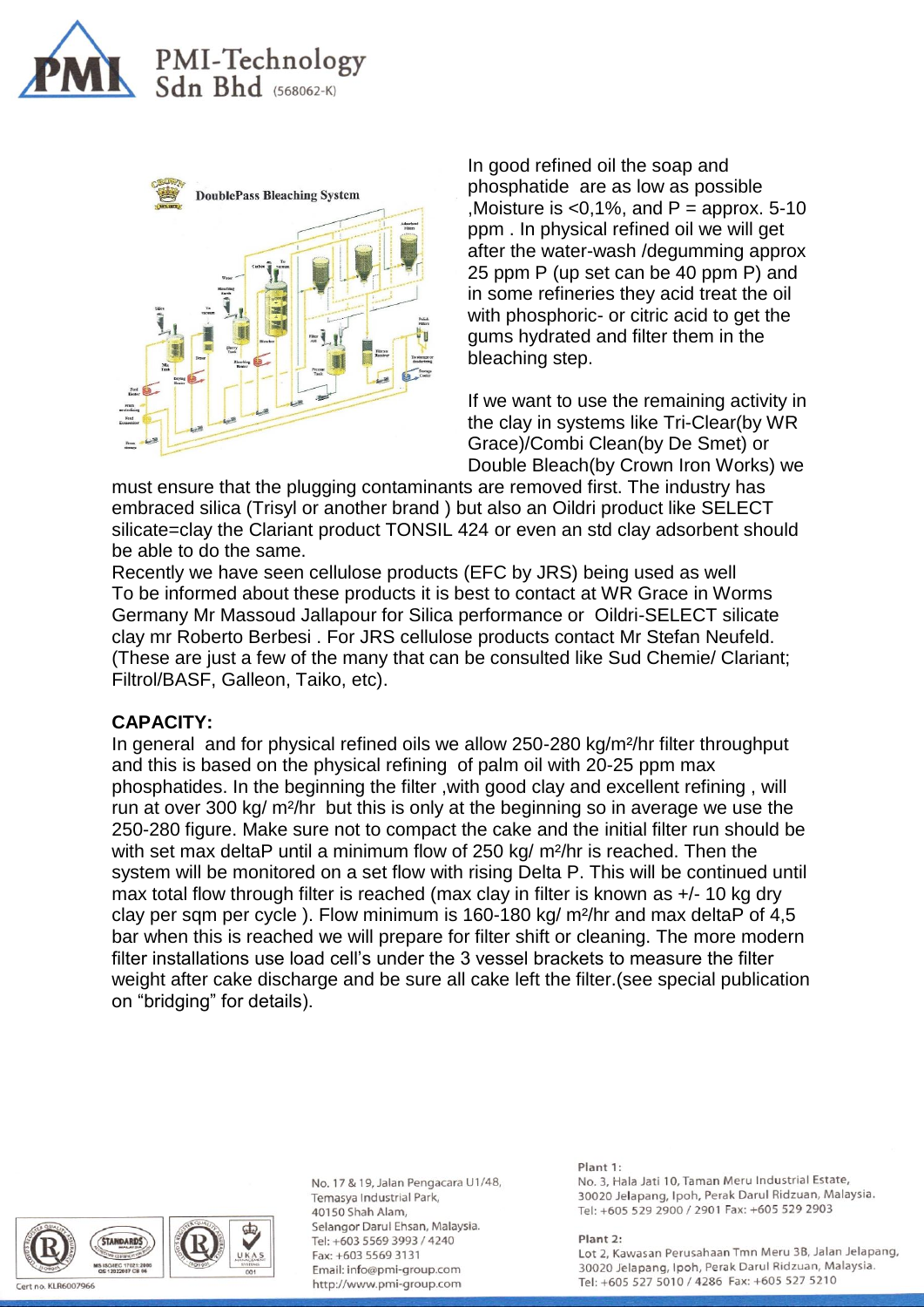

The cake thickness obtained is 18-20 mm which will nicely fit with the 3 inch or 75 mm leaf pitch of Vertical tank Vertical leaf filters mostly used.

# **MATERIAL CHOICE:**

In the physical refining process the correct material choice is essential. With the presence of some excess acid from the acid pre-treatment, the use of acid activated clay, the presence of a vapour lock above the leaves in the dished cover part of the filter vessel make that we have to consider the very corrosive environment in this process. It is for this reason that our filter elements ,for any bleaching filter, are always made in material AISI 316L(1.4404) but with the actual filter screen in a special alloy NSCD or 316S which is a 904L alloy(1.4539) with high Cr,Ni,Mo and some copper. This material has proven to be resistant against the conditions. We strongly recommend not to use 1.4404/316L since corrosion for the fine screen will be just a matter of days(in the best case a few weeks).

The vessel is in most cases carbon steel but we have been able to convince more and more people to consider and full ss vessels or use at least a stainless steel AISI 304 cover disc for the vessel. At least the part where we can have a weak acid environment (in gas form) at high temperature is than protected and we can avoid the more expensive full stainless vessel.

## **CAKE DRYING:**

The cake blowing is std done with steam since this will give you the lowest residual oil contend. The steam consumption is approx 0,5-1 kg steam at 2-3 barG pressure (140 °C) per kg of dry clay cake based on max 15-20 minutes drying time. The residual oil contend in the spend clay will be approx 22-25%.

When air/N2 is used the consumption is 0.12-0.15 nm3 /m<sup>2</sup>/min at 2-3 bar pressure and the residual oil content in the cake is not less than 30-35 %

All these figures are based on the use of first class clays and no use of filter aid or pre-coat material.

Recently people are promoting the use of (acid activated) cellulose as pre-coat and with only very short steam blowing the cake will contain approx 5% less oil than in other conventional systems. Weather this is true and if it works is currently tested but still has to be seen. The often heard remark that longer drying will lead to drier cake and better cake discharge is a mistake . Over-drying makes the cake more difficult to remove but not dryer.

The only real true story about oil content in spend clay cakes was written by the late Mr Barry Morton .

More info is available on dedicated write up's ;

- Bleached oil filtration & Bio Diesel filtration
- Trouble shooting and screen choice in edible oil filter applications.
- Winterised oil filtration.



No. 17 & 19, Jalan Pengacara U1/48, Temasya Industrial Park, 40150 Shah Alam, Selangor Darul Ehsan, Malaysia. Tel: +603 5569 3993 / 4240 Fax: +603 5569 3131 Email: info@pmi-group.com http://www.pmi-group.com

#### Plant 1:

No. 3, Hala Jati 10, Taman Meru Industrial Estate, 30020 Jelapang, Ipoh, Perak Darul Ridzuan, Malaysia. Tel: +605 529 2900 / 2901 Fax: +605 529 2903

Plant 2: